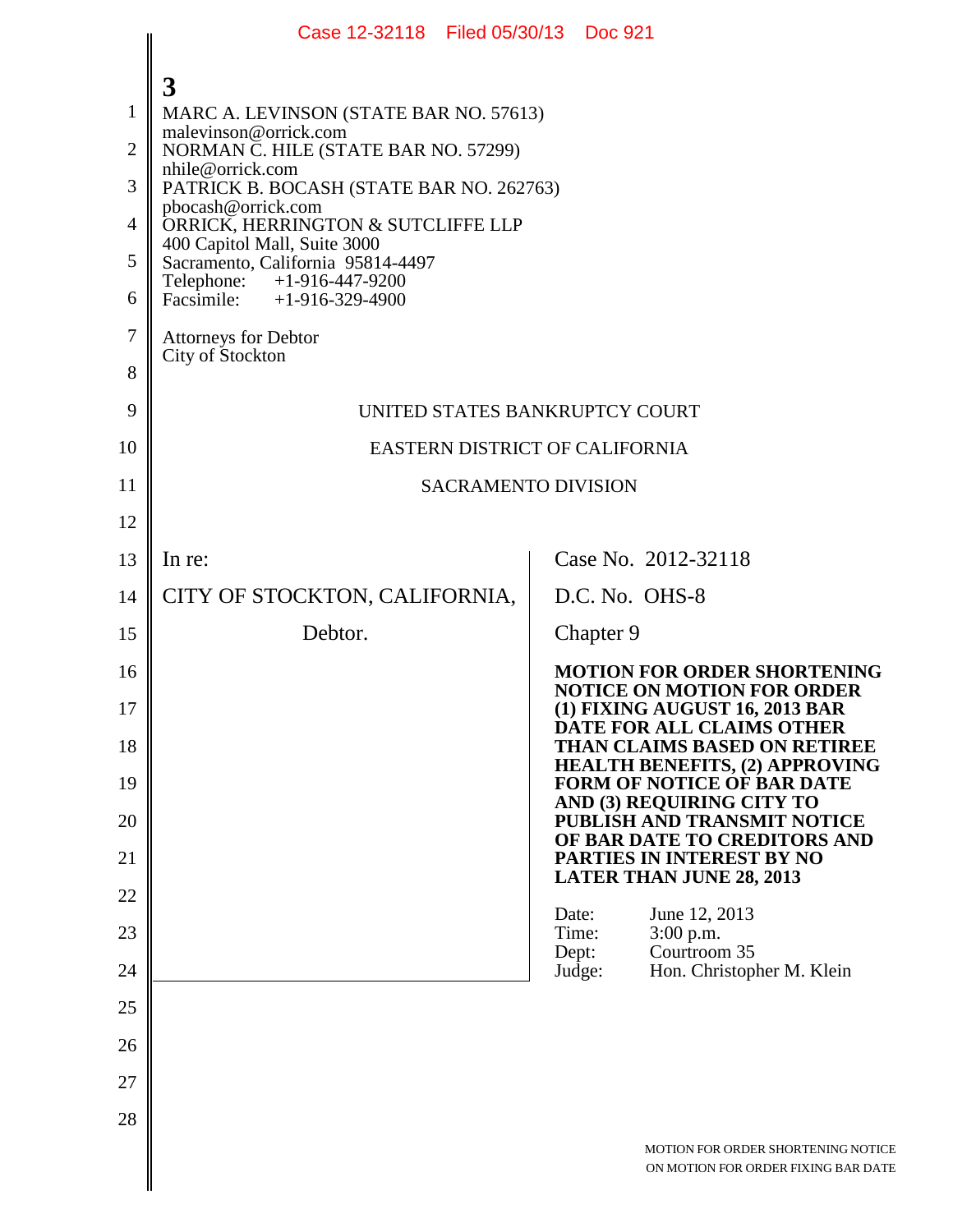## Case 12-32118 Filed 05/30/13 Doc 921

1 2 3 4 5 6 7 8 9 10 11 The City of Stockton, California (the "City"), the debtor in the above-captioned case, respectfully moves the Court (by this "Motion") for entry of an order shortening the notice period for the hearing on the City's Motion For Order (1) Fixing August 16, 2013 Bar Date For All Claims Other Than Claims Based On Retiree Health Benefits, (2) Approving Form Of Notice Of Bar Date And (3) Requiring City To Publish And Transmit Notice Of Bar Date To Creditors And Parties In Interest By No Later Than June 28, 2013 (the "Bar Date Motion," establishing August 16, 2013 as the "Bar Date"), which motion the City is filing concurrently. Pursuant to Local Rule  $9014-1(f)(3)$ , the Court can, for good cause shown, order that the amount of notice for a hearing be shortened to fewer than 14 days. The City respectfully represents that good cause exists to shorten notice of the hearing on the Bar Date Motion by one day, from 14 days to 13 days. At a status conference on April 24, 2013, the Court set another status conference on June

12 13 14 15 16 17 18 12, 2013 at 3:00 p.m. Since April 24, the City has conferred with the parties in this case regarding the setting of a bar date. The Court is required to fix a bar date pursuant to Federal Rule of Bankruptcy Procedure 3003(c). The City has prepared a proposed notice of Bar Date and circulated it to many of the City's creditors for review; at this time, the so-called Capital Markets Creditors, the Indenture Trustee for the City's debt instruments, and the Official Committee of Retirees have reviewed, suggested revisions to, and approved the City's proposed notice of Bar Date.

19 20 21 22 23 The time spent soliciting and incorporating revisions to the proposed notice of Bar Date resulted in the City now seeking this order to shorten the notice period by one day, from 14 days to 13 days. It also constitutes good cause to shorten the notice period, because the City believes that it preserved time and resources by obtaining creditor approval of the Bar Date notice prior to submitting the notice for the Court's review.

24 25 26 For the foregoing reasons, the City believes that cause exists to grant the City an order shortening the notice period on the Bar Date Motion such that the Bar Date Motion will be heard / / /

- 27 / / /
- 28 / / /